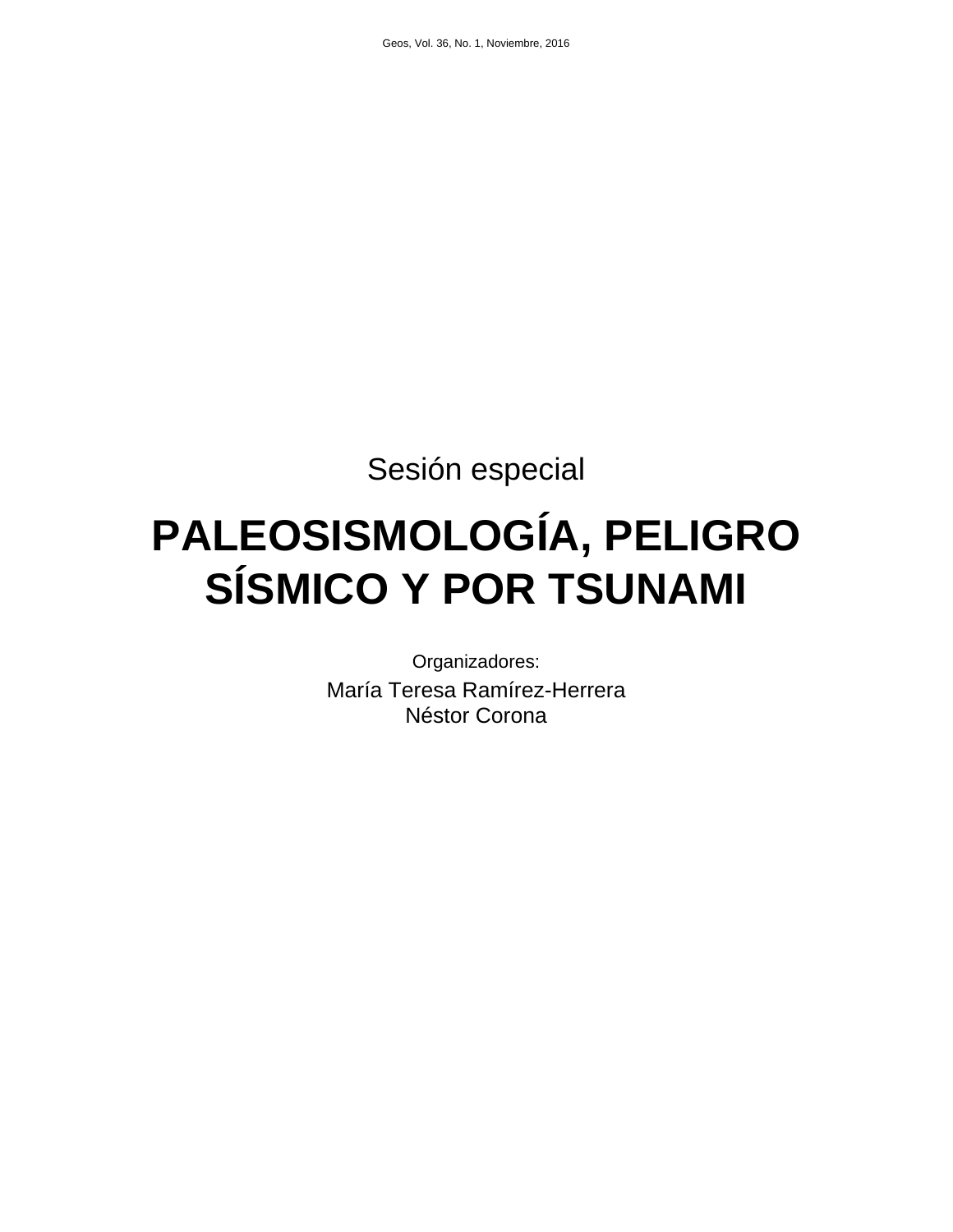#### SE01-1

## **DID AN UNDERWATER LANDSLIDE TRIGGER THE JUNE 22, 1932 TSUNAMI OFF THE PACIFIC COAST OF MEXICO?**

Corona Morales Néstor<sup>1</sup> y Ramírez-Herrera María Teresa<sup>2</sup> 1 El Colegio de Michoacán A.C., COLMICH gio es .......<br>nstituto de Geografía, UNAM corona@colmich.edu.mx

On June 22, 1932, a 10- to 12-m-high tsunami wave struck c.a. 60 km off the Mexican Pacific coast. The associated earthquake that apparently produced this tsunami is questionable because of its relatively small magnitude (Ms = 6.9) to produce such tsunami heights. Historical documents, survivor testimony, tsunami catalogs, a post-tsunami survey report, together with geomorphological interpretation of the continental shelf and slope, and numerical modeling were combined to characterize the tsunami parameters. Our results suggest that recorded maximum tsunami wave height, horizontal inundation, arrival time, directivity, effects, and damage are compatible with those characteristics related to an underwater landslide tsunami. The associated landslide (slump) is 4.2 km long, 3.9 km wide, 0.448 km thick, and is located in the upper continental shelf of the Armeria Canyon. Elucidating the cause and mechanisms of the near-field 1932 tsunami would aid in considering a wider spectrum of tsunami sources in hazard mitigation programs of the Mexican Pacific coast.

#### SE01-2 PLÁTICA INVITADA

# **PALEOSEISMIC EVIDENCE OF EARTHQUAKES AND TSUNAMIS ALONG THE SOUTHERN PART OF THE JAPAN TRENCH**

Pilarczyk Jessica<sup>1</sup>, Sawai Yuki<sup>2</sup>, Namegaya Yuichi<sup>2</sup>, Shinozaki Tetsuya<sup>2</sup>, Tanigawa Koichiro<sup>2</sup>, Matsumoto Dan<sup>2</sup>, Tamura Toru<sup>2</sup>, Fujiwara Osamu<sup>2</sup>, Shishikura Masanobu<sup>2</sup>, Horton Ben<sup>3</sup> y Dura Tina<sup>3</sup> <sup>1</sup>University of Southern Mississippi, Department of Marine Science <sup>2</sup>Geological Survey of Japan, National Institute of Advanced Industrial Science and Technology (AIST) <sup>3</sup>Rutgers University jessica.pilarczyk@usm.edu

The Japan Trench is a subduction zone that spans over 700 km and is divided into the northern, middle, and southern part, each of which is characterized by earthquakes of different recurrence intervals and magnitudes. The northern part of the Japan Trench has generated earthquakes up to ~M 8.0 at a recurrence interval of 97 years. The middle part of the trench experiences more frequent earthquakes (37 year recurrence interval), but magnitudes are generally lower and average ~M 7.0. By contrast, the southern part of the trench has been relatively inactive, with the CE 1677 Empo earthquake (M 8.0) generating the only southern trench tsunamigenic-earthquake known to date. A repeat of a 2011 Tohoku-style earthquake (M 9.0) along the northern or middle parts of the trench is not expected to occur for another 1100 years. However, great uncertainty surrounds the seismic risk for the southern part of the Japan Trench near metropolitan Tokyo. The transfer of stress southwards during the Tohoku earthquake, coupled with the potentially locked nature of the southern trench, has led to speculation that this is an area of high seismic risk that could produce an earthquake in the near future that would be comparable in magnitude to the Tohoku event. A long-term geologic record from the southern part of the Japan Trench is required to supplement the limited instrumental and historical records of only one tsunamigenic-earthquake (CE 1677 Empo earthquake) to reconstruct the nature of past megathrust rupture and answer questions about the character/persistence of segmentation. We have found two anomalous marine sand layers intercalated with muddy peat, which can be traced 2 km inland and 50 km along the present Kujukuri coastline, approximately 50 km east of Tokyo. Both sand layers have features consistent with tsunami deposits, such as a distinct erosional base, rip-up clasts, normal grading, a mud drape, and marine foraminifera. Results of radiocarbon dating constrain the age of the upper sand to 337 - 299 cal. yrs. BP, which likely corresponds to the only known southern Japan Trench rupture ever recorded, the Empo tsunami of CE 1677. The age of the lower sand is 979 – 903 cal. yrs. BP; marking an event for which there is no historical documentation at present. Preliminary tsunami simulation models indicate that a middle trench (Tohoku-style) rupture is not responsible for significant inundation of the Kujukuri coastline and would not have been capable of depositing either sand layer. Similarly, published simulation models of the Empo earthquake do not produce sufficient inundation to explain the occurrence of either sand, indicating that the historical Empo event may have been larger (i.e., in slip area and magnitude) than previously thought.

SE01-3

## **COMPORTAMIENTO ENERGÉTICO DE UN GRAN TSUNAMI DE JAPON (TOHOKU, 2011) EN LAS COSTAS DEL PACIFICO MEXICANO: REGISTROS Y ANÁLISIS ESPECTRAL**

Zaitsev Oleg<sup>1</sup> y Ortiz Figueroa Modesto<sup>2</sup> <sup>1</sup>Centro Interdisciplinario de Ciencias Marinas, CICIMAR-IPN <sup>2</sup>CICESE, Ensenada, BC, Mexico ozaytsev@hotmail.com

El gran tsunami que siguió al terremoto de 11 de marzo de 2011 en Japón (Tohoku, Mw 9.0) causó grandes daños y pérdidas de vidas dentro de muchas regiones costeras del Pacifico. Se han registrado manifestaciones significativas de este tsunami en toda la costa del Pacífico mexicano. Aunque no se observó ninguna inundación significativa por tsunami en la costa mexicana, se observaron fuertes corrientes en algunos puertos y playas por el efecto de los cambios rápidos del nivel del mar. La altura de las olas en Manzanillo, Zihuatanejo, Acapulco y Puerto Madero excedió un metro, causando flujos y reflujos suficientemente fuertes para cerrar las operaciones portuarias. Es de destacar que el tsunami fue apenas perceptible en La Paz y Topolobampo, donde las ondas de tsunami entraron por difracción en el Golfo de California. Las variaciones del nivel del mar relacionadas con el tsunami fueron grabadas por varios mareógrafos de alta frecuencia operados por el IMT, SEMAR, UNAM y el CICESE. Además de estos datos, incorporamos al análisis los datos de las estaciones del sistema de monitoreo DART (Deep-ocean Assessment and Reporting of Tsunamis), ancladas en mar abierto. Después de la eliminación de las mareas, aplicamos el análisis estadístico de las series de tiempo para determinar las amplitudes y los tiempos de llegada de la primera onda, así como de la máxima onda del tsunami. Se utilizó el análisis espectral para describir el contenido de energía y el rango de frecuencias del tsunami y del oleaje de fondo. La integral de la diferencia entre los espectros del tsunami y del oleaje de fondo se utilizó para evaluar la contribución de la energía del tsunami en cada punto de las observaciones costeras. La razón de los mismos espectros, junto con la disponibilidad de datos precisos de DART nos permitió evaluar el aumento de la amplitud del tsunami causado por la topografía del talud y de la plataforma continental.

#### SE01-4 PLÁTICA INVITADA

#### **HOLOCENE EARTHQUAKES, ROCKSLIDES, TSUNAMIS, AND FISH: CASCADIA FOREARC CONVERGENCE AND ROTATION ACCOMMODATED BY SEISMOGENIC FAULTING ALONG THE LAKE CREEK – BOUNDARY CREEK FAULT, OLYMPIC PENINSULA, WASHINGTON STATE, U.S.A.**

Wegmann Karl W., Leithold Elana L., Bohnenstiehl DelWayne R., Joyner Catelyn N. y Pollen Audrianna F. North Carolina State University, NCSU karl\_wegmann@ncsu.edu

Paleomagnetic and GPS geodesy investigations indicate that the northern forearc of the Cascadia subduction zone is converging at 0.8 mm/yr and rotating clockwise at 0.09° / Ma relative to Vancouver Island. Such behavior may produce seismogenic faulting along the northern Olympic Peninsula. Herein we present combined results from airborne lidar topography, lacustrine multi-beam bathymetry, high-resolution reflection seismology, and sediment piston cores from Lake Crescent that collectively provide evidence for repeated Holocene megaturbidite sedimentation triggered by surface rupture along the Lake Creek – Boundary Creek fault (LCBCF). Lake Crescent occupies a steep-sided deep glacially-carved basin. Large Holocene mass wasting scarps surround the lake, and swath bathymetric data demonstrate that these failures deposited large masses of material into the lake itself. High resolution seismic reflection data and a suite of piston cores reveal that these rockslides have produced four lake tsunami/seiche events during the past 8500 years, the last around 3000 years ago. This most recent rockslide event deposited ~7 x 106 m3 of material into a portion of the lake > 150 m deep. Using a landslide volume-to-displacement (tsunami) wave height scaling relationship derived from historic events around the world, we estimate that the c. 3000 ybp Lake Crescent rockslide likely generated an initial wave in excess of 100 m. Such events locally caused meters of erosion into the preexisting lakebed sediment, and deposition of "megaturbidites" comprising normally graded, faintly laminated sand overlain by thick, massive silt with dispersed plant debris, and clay caps. The megaturbidite beds are traceable over the entire 20 km2 lake basin and exceed 1 m thickness over much of the deep lake floor. The 3000-yr BP deposit has an estimated volume of about 4.8 x 106 m3. Petrologic data from the basal megaturbidite sands indicates that the sediment was derived from sources around the entire lake margin, as opposed to a single point source, and was likely remobilized from shallow subaqueous environments by the tsunami waves. Offset of the megaturbidite layers visible in seismic reflection profiles indicates that their deposition is related to ruptures of the LCBCF as it accommodates northward convergence and clockwise rotation of the forearc. Evidence for rupture of the LCBCF extends to the west of the lake for about 20 km, as a several meter high fault scarp is clearly visible on recently acquired airborne lidar data. Geologic events such as observed at Lake Crescent can influence biologic systems. For example, the penultimate rockslide-tsunami pair, with a median age of 4015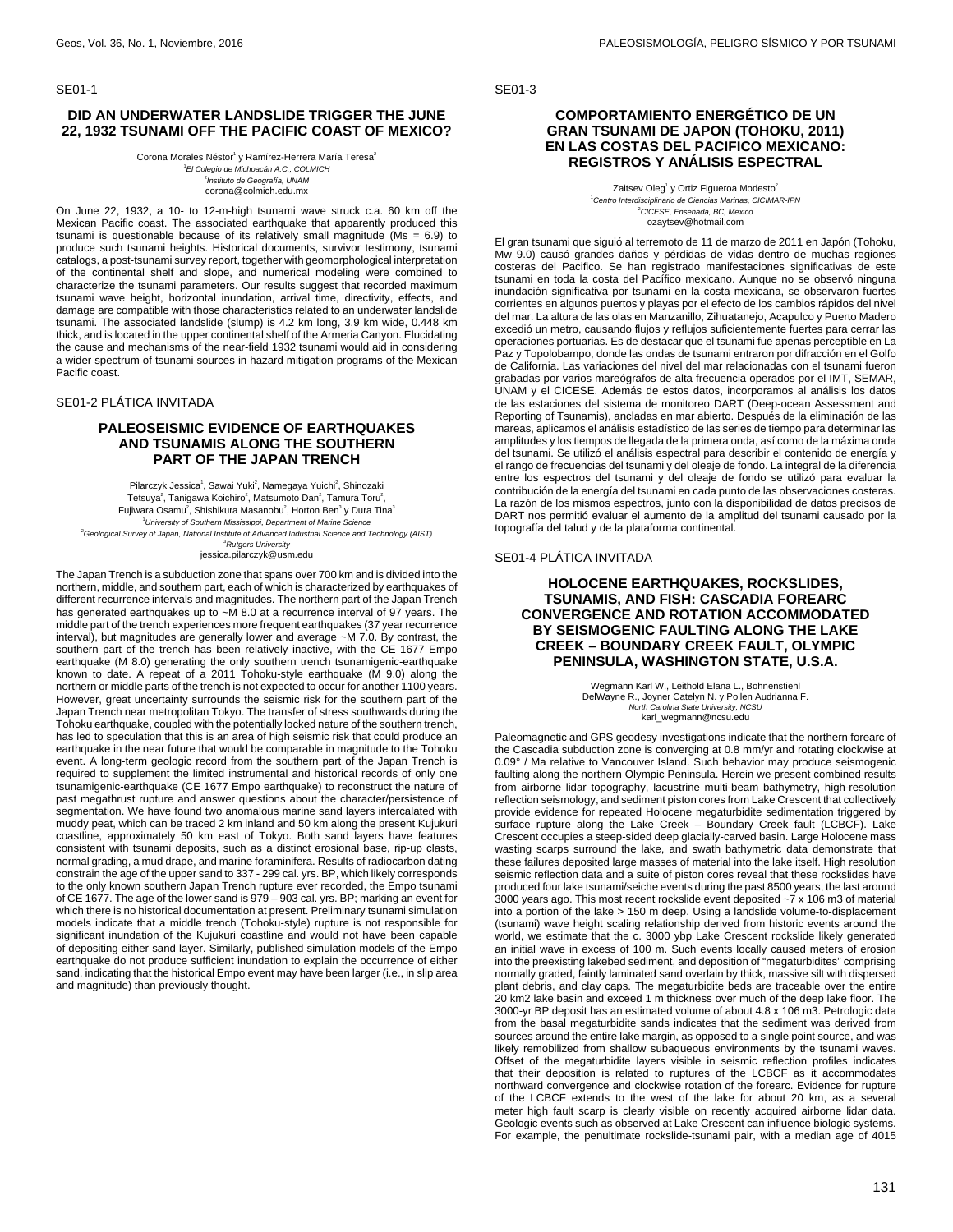SE01-7 CARTEL

# **EN BUSCA DE EVIDENCIA HISTÓRICA Y SEDIMENTARIA DE LA OCURRENCIA DE TSUNAMIS EN LAS COSTAS DE JALISCO-COLIMA (MÉXICO)**

Castillo-Aja Rocio<sup>1</sup>, Ramírez-Herrera María Teresa<sup>2</sup>, Gogichaishvili Avto<sup>3</sup>, Machain-Castillo María Luisa<sup>4</sup>, Cerný Jan<sup>5</sup>, Bógalo María Felicidad<sup>6</sup> y Corona Morales Néstor<sup>7</sup> <sup>1</sup>Universidad Nacional Autónoma de Mexico, UNAM <sup>2</sup> Instituto de Geografía y Laboratorio Universitario de Geofísica Ambiental, UNAM 3 Laboratorio Interinstitucional de Magnetismo Natural, Instituto de Geofísica, Campus Morelia, UNAM 4 Instituto de Ciencias del Mar y Limnología, UNAM <sup>5</sup>Department of Geological Sciences, Faculty of Science, Masaryk University and Institute of Geology, Academy of Sciences of the Czech Republic <sup>6</sup>Departamento de Física, Escuela Politécnica Superior, Universidad de Burgos <sup>7</sup>El Colegio de Michoacán A.C., COLMICH<br>rocasaja@yahoo.com

La zona de subducción formada por la interacción de la Placa de Rivera, la Placa de Cocos y la Placa Norteamericana han producido al menos 4 grandes sismos (M>8.0) registrados históricamente. Sin embargo, el registro histórico es insuficiente para comprender las magnitudes máximas de los sismos y sus periodos de recurrencia, indispensables en la construcción de escenarios de riesgo para esta sección de la costa Mexicana. El estudio del registro geológico ha demostrado ser de gran utilidad para la reconstrucción de la evolución sismo-tectónica de zonas de subducción. .<br>Desde finales de la década de los noventa se inició la exploración de las costas del Pacífico Mexicano en busca de evidencias sedimentarias de grandes sismos y tsunamis. La costa de Jalisco-Colima se localiza en la parte más septentrional de la zona de subducción y en ella interviene una microplaca (Rivera), la cual le confiere un régimen tectónico particular; en esta zona es frecuente la entrada de huracanes, y sus lagunas y esteros están ocupados por manglares, característicos de zonas tropicales. Estas condiciones ambientales plantean un reto importante para la preservación de los geo-archivos. Aquí presentamos los resultados de los estudios realizados en archivos históricos, de estudios previos y nuestros datos preliminares en la búsqueda de evidencias sedimentarias de tsunamis en la costa de Jalisco y Colima del Pacífico Mexicano. Discutimos los retos que se presentan en el estudio de depósitos de tsunami en zonas tropicales y las dificultades intrínsecas de estas costas frecuentemente afectadas por los efectos de huracanes, así como los problemas relacionados con la diferenciación entre los depósitos de tsunami y los de tormenta, algunas veces interpretados como tsunamis por entusiastas que inician estudios en costas tropicales. Implementamos un número de proxies que se complementan y ayudan a confirmar la procedencia y dinámica de los depósitos de tsunami. Con esto esperamos incrementar el conocimiento en cuanto a la recurrencia de este fenómeno para construir comunidades resilientes en la costa del Pacífico Mexicano.

SE01-8 CARTEL

## **MECANISMOS DE TRANSPORTE Y SEDIMENTACIÓN DE UNA TSUNAMITA: EL CASO DEL EVENTO DE TSUNAMI DE 1932 EN CUYUTLÁN, COLIMA, MÉXICO**

Ledesma Herrera Karina<sup>1</sup> y García Tenorio Felipe<sup>2</sup> <sup>1</sup> Instituto Politécnico Nacional, IPN 2 Instituto de Geofísica, Unidad Michoacán, UNAM celtakarina@hotmail.com

La escala run up de un tsunami puede controlar los espesores y la distribución de los depósitos de tsunamis (tsunamitas), así como la topografía local y la fuente de sedimentos pueden afectar éstos espesores. Lo anterior implica que la extensión y el espesor de un depósito de tsunami dependen no solo de la altura del rup up, sino también de otros factores como son la fuerza inercial, capacidad de carga, gradiente topográfico así como de la rugosidad del terreno. En el presente estudio de acuerdo a datos de campo levantados desde el año 2010, en la playa frente al poblado de Cuyutlán, se describen las características de capas anómalas del registro estratigráfico, consideradas como las tsunamitas del 22 de Junio de 1932, conservadas en sitios no perturbados por actividades humanas. La capa anómala granulométricamente se identificó en tres sitios diferentes (A, B y C), de 10 columnas estratigráficas (en trincheras) levantadas en la playa del Poblado de Cuyutlán, desde zonas cercanas (A) a la línea de costa, a zonas intermedias (B), a distales a la línea de costa (C). La capa anómala en general (en A, B y C) tiene espesores de 5 a 10 cm, presenta al menos dos miembros inferior y superior, el miembro inferior presenta gradación normal e imbricación hacia el continente y el miembro superior presenta gradación inversa e imbricación hacia el mar. El miembro inferior muestra una disminución en tamaño de clasto y espesor hacia el continente. Por su parte se observó que la capa en el sitio B, situada en la parte media, en el cambio de pendiente de la playa, tiene un enriquecimiento de partículas gruesas (gravas finas) con 35% volumen en peso. La reconstrucción de los datos indican que el tsunami se movió con un run up (ingreso del tsunami hacia el continente), (miembro inferior) y una back wash (regreso del tsunami hacia el mar), (miembro superior) con una carga de fondo y una corriente en suspensión en el run up (como es señalado por la gradación normal) y un enriquecimiento en fracciones gruesas en B y sugiere que la corriente de tsunami tuvo un cambio en la sedimentación drástico, el cual sugiere un cambio hidráulico por aumento en el ángulo de inclinación de la playa, o un sitio donde se preservó bien el depósito en una depresión, o bien la corriente llevaba más

cal yr BP was responsible for the separation of lakes Crescent and Sutherland. As a result, ancestral anadromous populations of rainbow and coastal cutthroat trout were isolated in Lake Crescent without access to the coastal ocean and are now genetically distinct from non-isolated regional populations. Results from Lake Crescent provide insight into the paleoseismic history of this important structure, and into potential hazards associated with future upper plate seismic events at the northern end of Cascadia subduction zone.

#### SE01-5

# **DEVELOPING THE EARTHQUAKE AND TSUNAMI ARCHIVAL HISTORY AND GEOLOGIC RECORD ALONG THE GUERRERO SEISMIC GAP, MEXICAN SUBDUCTION ZONE**

Ramírez-Herrera María Teresa<sup>1</sup>, Corona Morales Néstor<sup>2</sup> y Suárez Gerardo<sup>3</sup> <sup>1</sup>Instituto de Geografía, UNAM & Laboratorio Universitario de Geofísica Ambiental  $2$ Centro de Estudios en Geografía Humana, El Colegio de Michoacán, Michoacán, México 3 Instituto de Geofísica, UNAM tramirez@igg.unam.mx

Great earthquakes and associated tsunamis of the last decades have raised awareness on the need of historical and geological data to expand our knowledge and record of extreme events beyond the short instrumental record, 101 years, to reduce the hazard to coastal communities. The coast of Guerrero on the active Mexican subduction zone has experienced some of the largest earthquakes known to have triggered tsunamis in Mexico, however no large magnitude earthquakes have occurred in more than a century. We analyzed historical data on earthquakes and their tsunamis documented since the 16th century in this region. However, evidence of earthquakes and their associated tsunamis using the geological record has been scarcely documented. We review historical and published data, and present new preliminary data on geologic evidence of earthquakes and tsunamis on the tropical Guerrero coast, where the probability of preservation of the geological evidence is low due to the intrinsic characteristics of the tropical environments; and second, we outline our current understanding of ancient earthquakes and their tsunamis in this area. The multi-proxy approach adopted (including sediment and stratigraphic characteristics, microfossils, magnetic properties, geochemical, historical, ethnographical, theoretical modeling analyses, and instrumental data) confirms that the coast of Guerrero has been exposed to destructive earthquakes and tsunamis in the past. Our preliminary data stresses the need to investigate further the geological record of the tropical coast parallel to the Mexican subduction zone, in general and in particular within the Guerrero seismic gap, to assess the hazard in this region and to create resilient communities.

#### SE01-6

# **ANÁLISIS COMPARATIVO DE LAS MANIFESTACIONES DE TRES GRANDES TSUNAMIS GENERADOS POR LOS TERREMOTOS DE CHILE EN 2010, 2014 Y 2015 EN LAS COSTAS DEL PACÍFICO MEXICANO**

Zaitsev Oleg<sup>1</sup>, Rabinovich Alexander B.<sup>2</sup> y Thomson Richard E.<sup>2</sup> <sup>1</sup>Centro Interdisciplinario de Ciencias Marinas, CICIMAR-IPN <sup>2</sup> Institute of Ocean Sciences, BC, Canada ozaytsev@hotmail.com

Los tres últimos grandes terremotos en Chile, el 27 de febrero de 2010 (Maule, Mw 8.8), el 1º de abril de 2014 (Iquique, Mw 8.2) y el 16 de septiembre de 2015 (Illapel, Mw 8.3), generaron grandes tsunamis transoceánicos que se propagaron a lo largo del Océano Pacífico y fueron registrados por varias estaciones mareográficas en las costas del Pacifico mexicano, así como por las estaciones del sistema de monitoreo DART (Deep-ocean Assessment and Reporting of Tsunamis), ancladas en el océano abierto frente de América del Norte. El análisis estadístico y espectral de las variaciones de nivel del mar relacionadas con los tres tsunamis registrados en las costas mexicanas, nos ha permitido comparar el comportamiento energético de los eventos en la zona costera e identificar las regiones costeras con mayor riesgo por tsunami. Basándose en el análisis comparativo de los espectros del tsunami y del oleaje de fondo hemos desarrollado un método para la reconstrucción de las características espectrales de los tsunamis en el océano profundo. Los espectros de tsunami reconstruidos a partir de los datos de los mareógrafos costeros concuerdan bien con los espectros de tsunami determinados a partir del análisis directo de los registros de DART. Hemos utilizado además las estimaciones espectrales para parametrizar la energía y el rango de las frecuencias de los tres tsunamis chilenas.